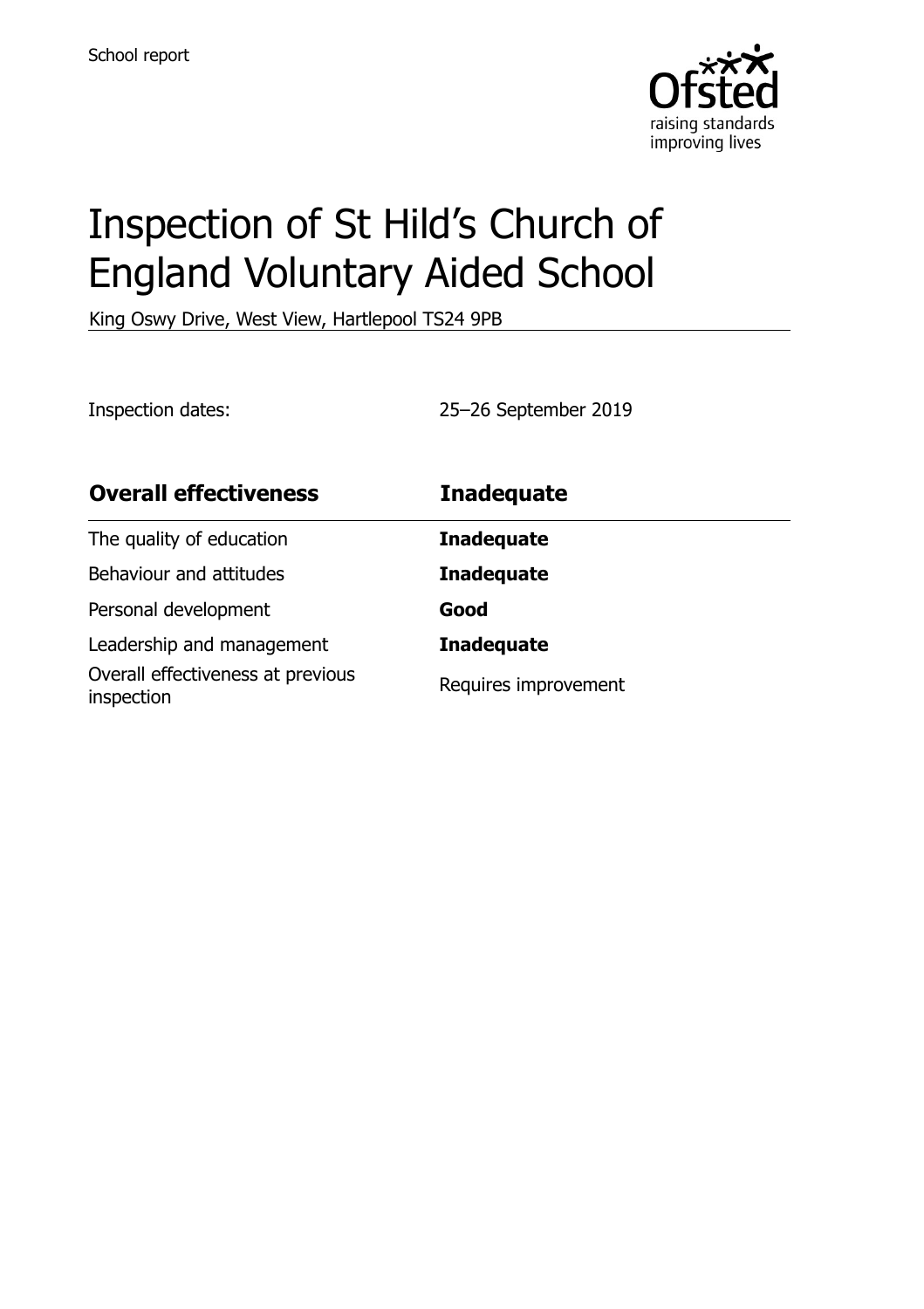

### **What is it like to attend this school?**

Many pupils feel happy and safe at St Hild's Church of England School. But a significant minority of pupils do not. Some pupils believe more should be done to help them if they feel unsafe. A significant number of pupils do not come to school often enough. Most pupils told us that bullying is not common. But some pupils were not confident that staff are quick to sort bullying out so that it stops.

Pupils do not achieve as they should. They fall behind other pupils in the country who have similar starting points. Those pupils who are disadvantaged fall behind even further. Staff support and encourage pupils with special educational needs and/or disabilities (SEND). But it is not clear if staff have identified the learning needs of all pupils with SEND.

The school is an orderly place to learn. Staff and pupils get on well together. The Christian character of the school has a strong influence on pupils' development. Pupils have positive attitudes in lessons. If poor behaviour happens, teachers deal with it so that other pupils can get on with their learning. Pupils told us they enjoy being prefects. Older pupils enjoy being members of the junior leadership team.

#### **What does the school do well and what does it need to do better?**

The quality of education is inadequate. Pupils, including those who are disadvantaged, do not achieve as they should. In English, mathematics and science, many pupils do not remember the important knowledge they need.

Planning to make sure pupils know and remember more is in the very early stages across subjects. For example, in English, teachers have only recently begun to think about choosing the most suitable books for pupils to study. Pupils sometimes repeat work from their primary schools. Leaders are aware that pupils are not remembering important bits of knowledge. Leaders are now changing the way learning is planned so that pupils use the knowledge they have already learned to help them understand their future work.

In mathematics, learning plans follow on from each other in a sensible way. But, gaps in pupils' learning and understanding holds them back in their future work. This is also the case in science. Pupils do not link the work they have already covered in science to the work they are currently doing. However, in art learning is planned so pupils build up knowledge so that they remember it. They are given the time they need to practise their skills and use their knowledge. Pupils make very strong progress in this subject.

Leaders know they need to develop assessment across all subjects, in order to help teachers identify gaps in what pupils know and what they remember.

Pupils with SEND receive strong pastoral support. But, they do not always get the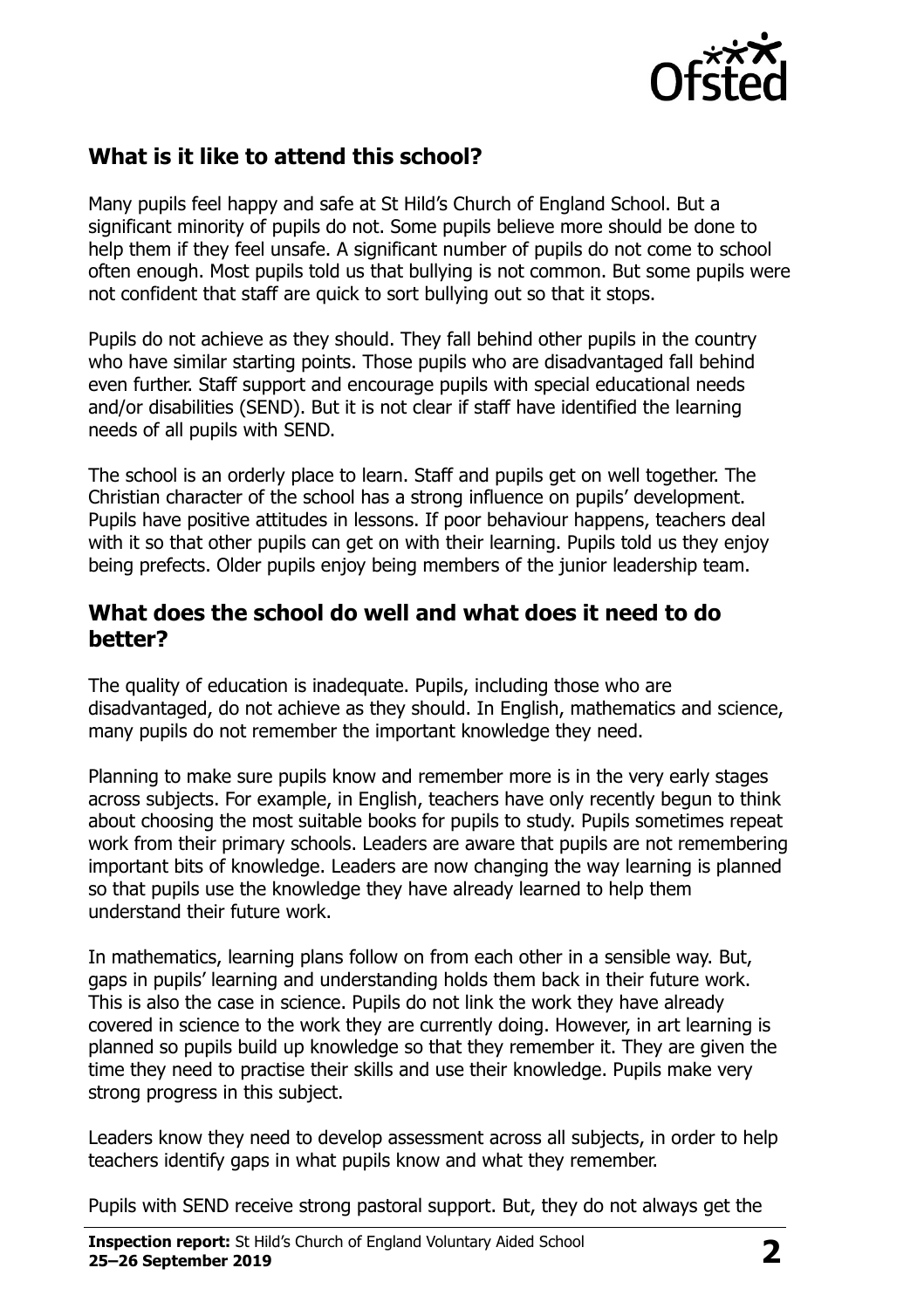

support they need in the classroom to challenge them in their learning. Some enjoy learning in the bridge, which provides a safe and very supportive area.

In general, pupils enjoy their lessons. They behave and work well with each other. The school provides pupils with a wide range of after-school activities. Personal development lessons help pupils learn to respect each other. They learn about staying healthy and safe. The school provides pupils with strong guidance, so they enjoy their time at school and are considerate of others. Pupils try to follow this guidance every day.

School leaders know they need to improve the quality of education. They have already acted to make some of the improvements required. But, there are several basic actions which leaders have not made sure are in place. The arrangements for safeguarding pupils are not secure enough. Leaders need to make sure this area of the school's work improves. The leadership of the school has changed over the last two years. Leadership is strengthening in several areas. Governors are committed to further improving the school.

### **Safeguarding**

The arrangements for safeguarding are not effective.

School leaders do not ensure that all of those pupils who are vulnerable are safe. Not all staff have taken on board the culture of safeguarding which protects pupils from wider risks outside of the school. The information the school records about actions staff take to keep pupils safe are not thorough enough. In some cases, the actions the school has taken have not supported pupils enough. In other cases, leaders cannot provide the detail of their actions. The register which records the checks on all adults in school is thorough and compliant with all the legal requirements. These checks make sure that the adults employed by the school are suitable to work with children.

# **What does the school need to do to improve?**

# **(Information for the school and appropriate authority)**

- Leaders need to urgently act to develop a culture of safeguarding so that all pupils feel safe and are kept safe. Leaders should ensure that essential information is recorded so that the school's actions can be tracked and referred to when considering the needs of pupils. Leaders should also ensure that all staff and governor training is up to date. They should use the latest government publications to provide the necessary guidance staff and governors will need.
- Although bullying in the school is not common, it is important that leaders recognise the concerns of those pupils who do not believe it is always dealt with swiftly and satisfactorily. School records show that these pupils are correct in their views about the way the school deals with bullying concerns. Leaders should ensure that all staff are aware of the need to act promptly and effectively to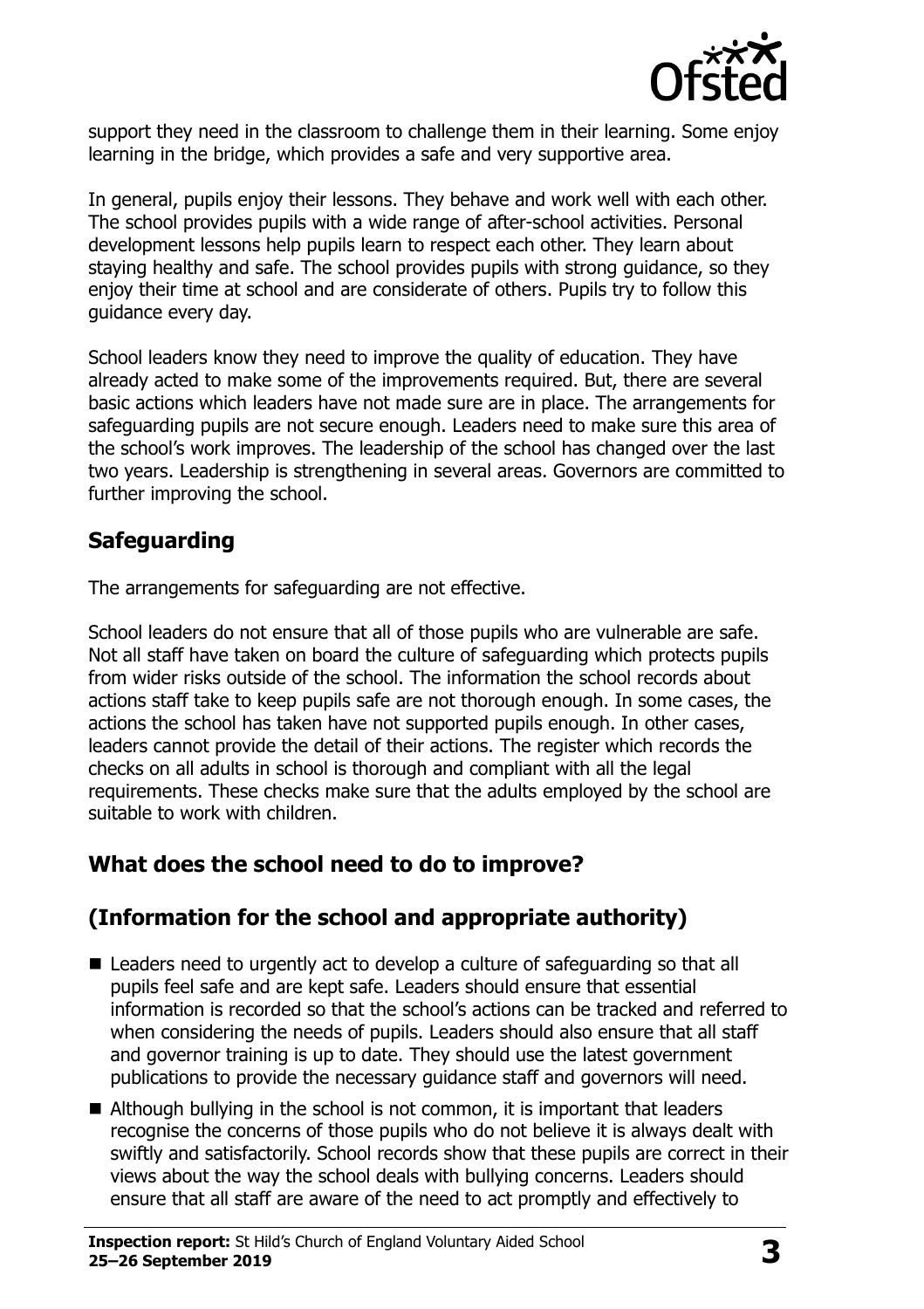

resolve pupils' concerns over allegations of bullying and record the actions of the school appropriately.

- Although there are areas of emerging strength in leadership, there is still considerable work to be done so that leadership across the school is strong. This will be necessary to make the important improvements to the school in a timely manner. Leaders should ensure that all relevant staff are provided with the professional development they require to improve the quality of the curriculum and its delivery.
- The school has a significant number of disadvantaged pupils who have not achieved as they should over time. Leaders should improve the quality of education so that pupils, including those who are disadvantaged and those with SEND, make better progress in line with others nationally who have similar starting points.
- The way in which assessment is used in the school lacks consistency. Assessment in some subjects does not effectively identify key concepts and components and whether pupils know and remember them. Leaders need to ensure that assessment across all subjects reveals gaps in essential learning.
- A significant number of pupils do not attend school as they should. Leaders and governors should ensure that the focus on improving attendance remains a priority. They should improve the attendance of all pupils, including those who are disadvantaged. In addition, leaders should ensure that the attendance of those pupils who are regularly absent from school improves.

#### **How can I feed back my views?**

You can use [Ofsted Parent View](http://parentview.ofsted.gov.uk/) to give Ofsted your opinion on your child's school, or to find out what other parents and carers think. We use Ofsted Parent View information when deciding which schools to inspect, when to inspect them and as part of their inspection.

The Department for Education has further quidance on how to complain about a school.

If you're not happy with the inspection or the report, you can [complain to Ofsted.](http://www.gov.uk/complain-ofsted-report)

#### **Further information**

You can search for [published performance information](http://www.compare-school-performance.service.gov.uk/) about the school.

In the report, '[disadvantaged pupils](http://www.gov.uk/guidance/pupil-premium-information-for-schools-and-alternative-provision-settings)' refers to those pupils who attract government pupil premium funding: pupils claiming free school meals at any point in the last six years and pupils in care or who left care through adoption or another formal route.

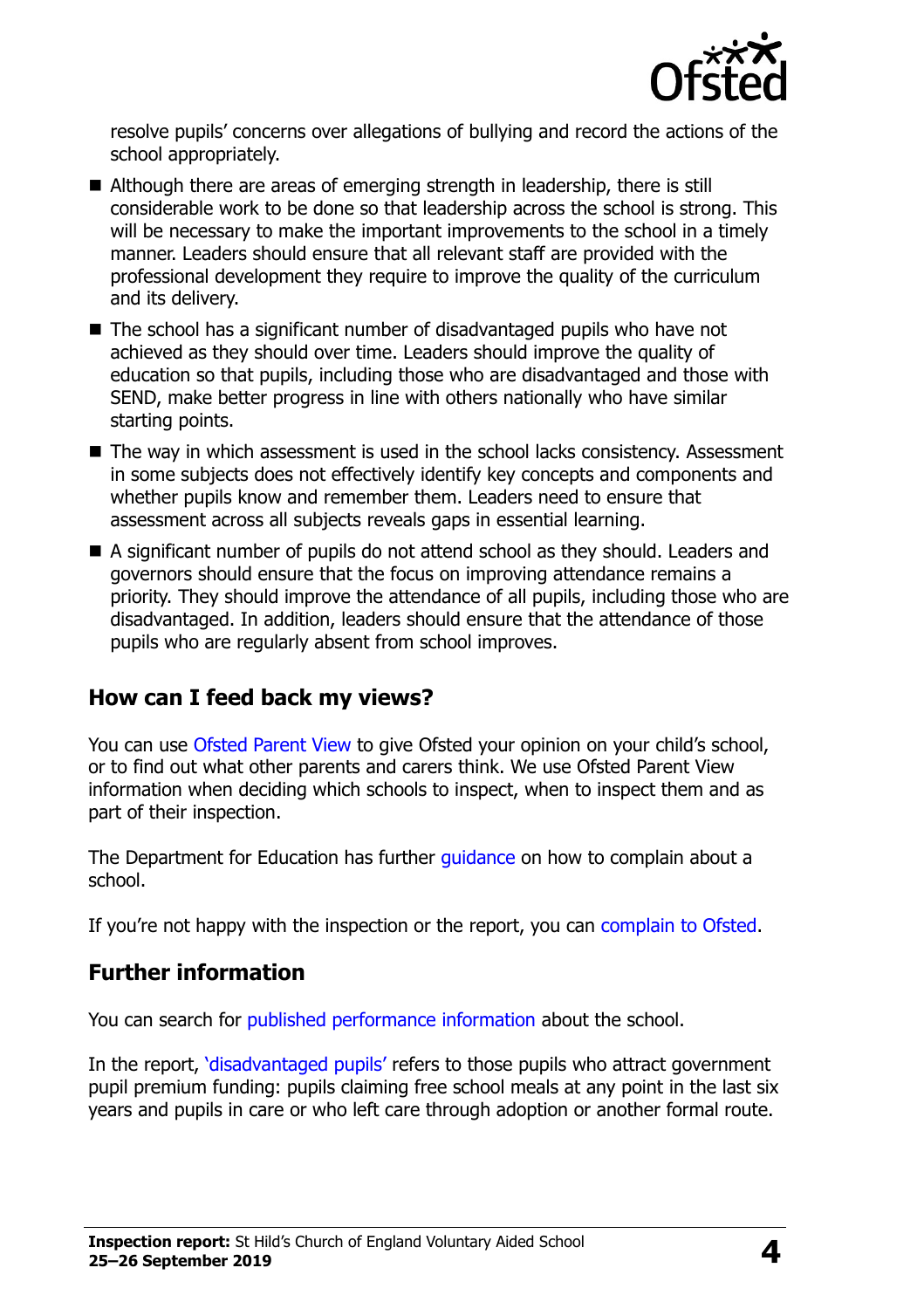

### **School details**

| Unique reference number             | 133293                  |
|-------------------------------------|-------------------------|
| <b>Local authority</b>              | Hartlepool Borough      |
| <b>Inspection number</b>            | 10110582                |
| <b>Type of school</b>               | Secondary comprehensive |
| <b>School category</b>              | <b>Voluntary Aided</b>  |
| Age range of pupils                 | 11 to 16                |
| <b>Gender of pupils</b>             | Mixed                   |
| Number of pupils on the school roll | 717                     |
| <b>Appropriate authority</b>        | The governing body      |
| <b>Chair of governing body</b>      | Mr Darren Hankey        |
| <b>Headteacher</b>                  | Mrs Tracey Gibson       |
| Website                             | www.sthilds.org.uk      |
| Date of previous inspection         | 20-21 June 2017         |

# **Information about this school**

- Since the previous inspection the school has undergone significant changes in leadership at all levels.
- The school was previously inspected under section 5 of the Education Act 2005 on 20–21 June 2017. A further progress monitoring inspection under section 8 of the Education Act 2005 was carried out on 20 July 2018.
- The school makes use of alternative provision at High Tunstall School and through CECA.
- The school has a Christian character and promotes pupils' development through a Christian vision and principles.

# **Information about this inspection**

We carried out this inspection under section 5 of the Education Act 2005.

In accordance with section 44(1) of the Education Act 2005, Her Majesty's Chief Inspector is of the opinion that this school requires special measures because it is failing to give its pupils an acceptable standard of education and the persons responsible for leading, managing or governing the school are not demonstrating the

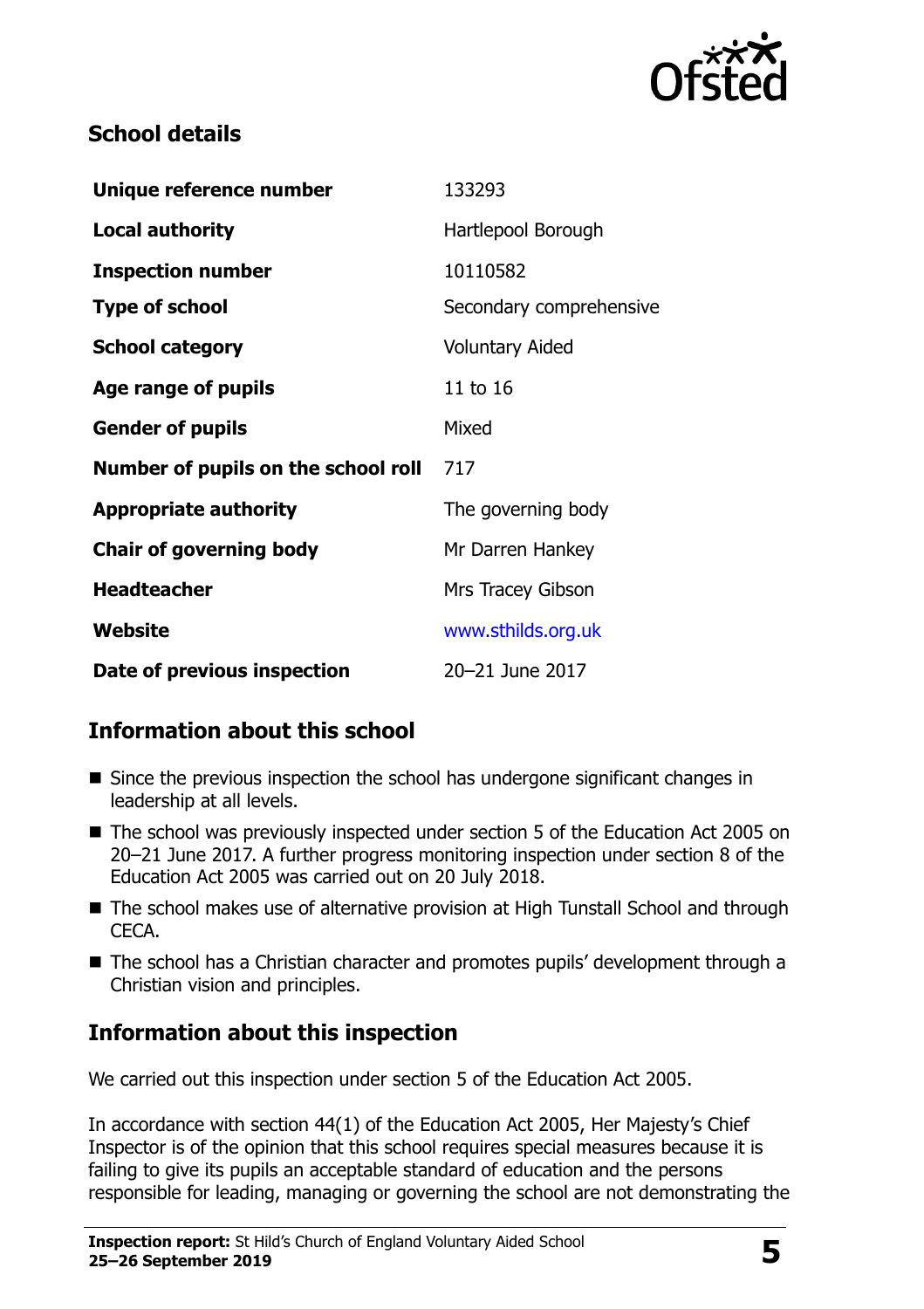

capacity to secure the necessary improvement in the school.

- Discussions were held with the headteacher, senior leaders and curriculum leaders for English, mathematics, science, art, technology and performing arts.
- The lead inspector also met with representatives from the diocese and the local authority.
- The lead inspector met with members of the governing body.
- $\blacksquare$  The subjects which were considered as part of the inspection through the deep dive methodology were English, mathematics, science and art. As part of the deep dive methodology, inspectors visited lessons, talked to the curriculum leader for each subject, held discussions with the teachers and pupils from the lessons visited, and scrutinised pupils' work.
- To inspect safequarding in the school, inspectors scrutinised the school's single central register relating to the safe recruitment of those adults who work with pupils, along with records relating to safeguarding. Inspectors also held discussions with staff and pupils as well as with the designated safeguarding leaders for the school.

#### **Inspection team**

| Barry Found, lead inspector | Her Majesty's Inspector |
|-----------------------------|-------------------------|
| Karen Gammack               | Ofsted Inspector        |
| Angela White                | Ofsted Inspector        |
| <b>Catherine Garton</b>     | Ofsted Inspector        |